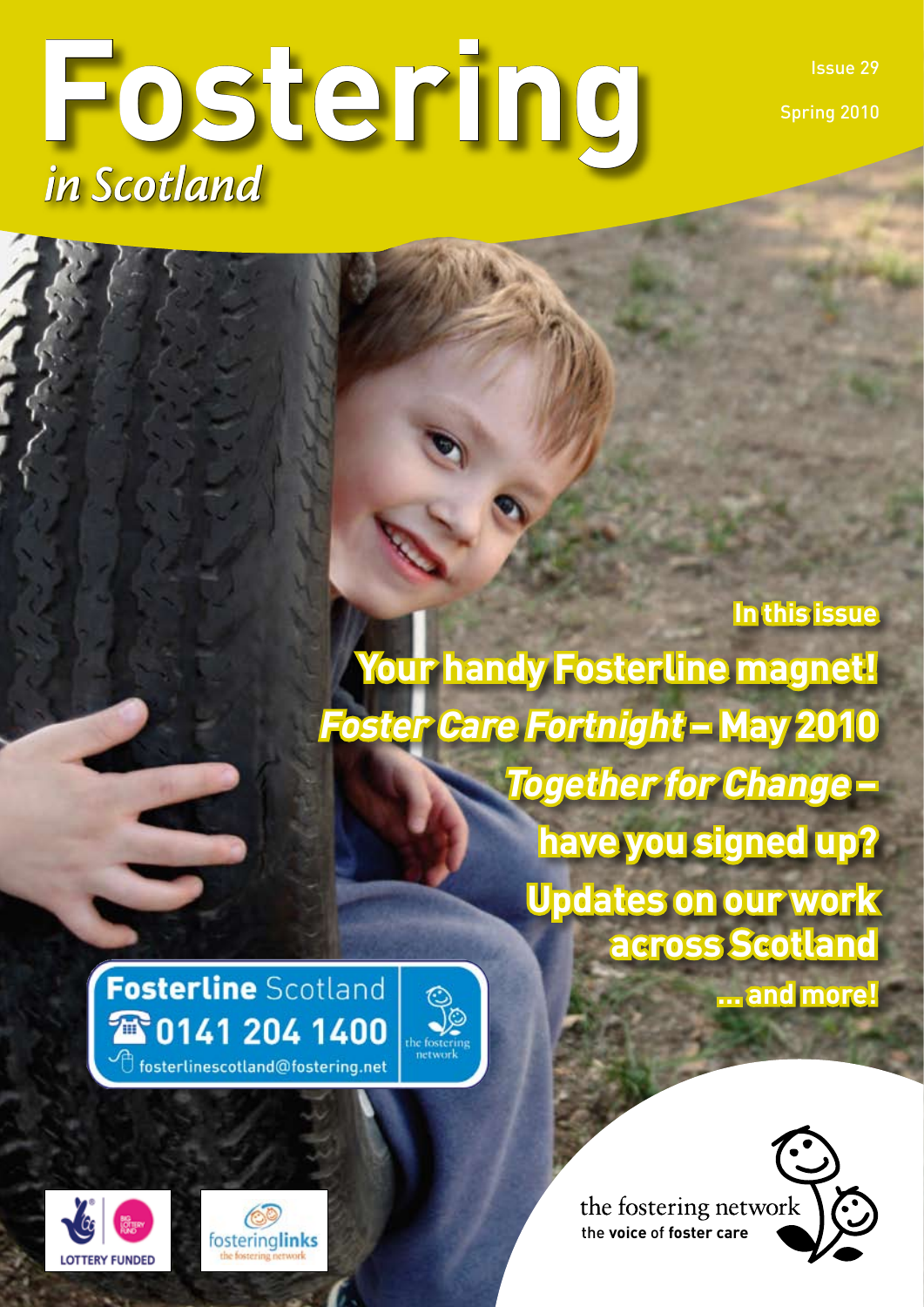# **Hello and welcome...**



**...to the Spring edition** of our Fostering in Scotland newsletter! On the front cover of this newsletter you should have your Fosterline Scotland fridge magnet – keep this handy and get in touch if you have any queries or issues we can help with!

We have had a few additions to the team in Glasgow over the past few months with Ros Craig joining us as Young People's project worker; Heather Dickson leading the Recruitment & Retention project and most recently we are delighted to welcome Katie Alibone to the team as Fosterline Scotland worker. You can find out more about their work and what they have planned in this edition.

We are all sad to say goodbye to Sandra Moody who retired at the end of April and will be missed by all, not least for the huge wealth of knowledge she had gathered during her 19 years with the Fostering Network.

We hope you enjoy reading this edition, and as always we would love to hear from you so get keep in touch and share your news!

Best wishes,

Varah

## **Fostering Links project update…**



### **Groups focus on challenges in fostering…**

**The project** held the first round of 'focus group' meetings across Scotland during March. These events brought together a range of experts in foster care including foster carers, family placement workers, team leaders and service managers, and provided an opportunity to share practice, discuss challenges and identify priorities for the future of foster care.

These events were the first in a series being held throughout the project to identify the issues prominent across Scotland. By bringing people together the Fostering Links project aims to reduce the isolation people can feel in their fostering role, as well as supporting individuals to take a more active role in highlighting and driving forward the challenges in foster care.

It was fantastic to have such positive meetings which in total brought together 85 participants, (including 38 foster carers) from across 22 local authorities and 8 independent & voluntary fostering providers. The buzz among participants and the feedback received made it clear





that members really value the opportunity to take part:

'It was excellent to discuss issues with other foster carers and it was good to know you are not alone and to find out I enjoy discussions'

'Interesting to hear various priorities for workers and foster carers and also to hear about the Together for Change *initiative* 

'From someone who was thinking of not continuing to foster, having met with other carers I may well carry on.'

'An excellent day. Well organised and helpful. Everyone had an opportunity to be heard and their opinion valued.'

#### **Next meeting**

We are planning a follow up meeting for

18 November 2010 where we hope to bring all participants together in one central location … watch this space for further details!

The feedback from all three events will be collated and shared widely. For further information on any part of the Fostering Links project, or to find out how you can get involved, contact project worker Sarah Crangle, **t** 0141 204 1400

**e** sarah.crangle@fostering.net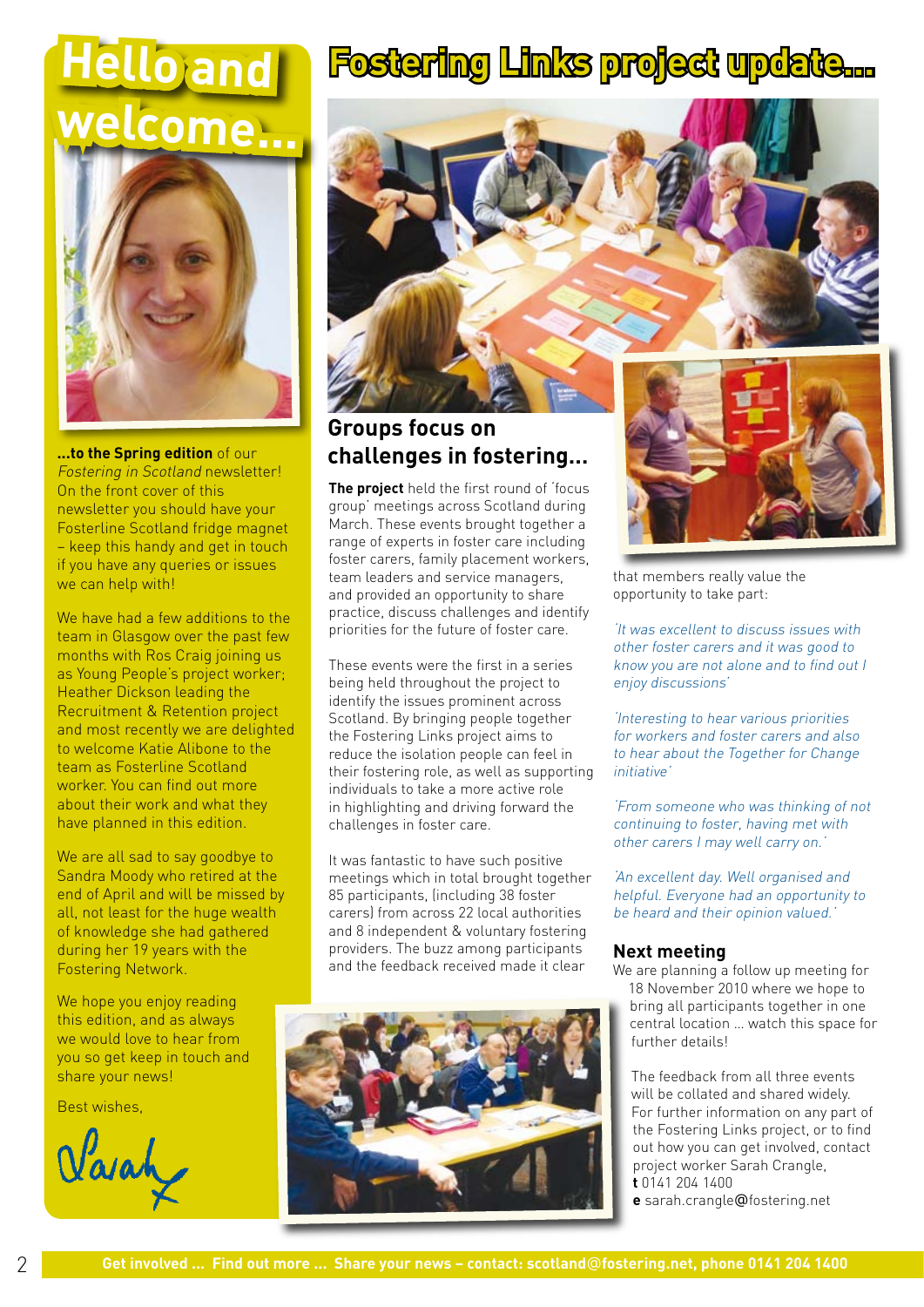

#### **Growing support means a stronger voice…**

**THANK YOU** to everyone who has signed up and encouraged family, friends and colleagues to get involved in the campaign. Since we launched, hundreds of individuals and organisations across the UK have pledged their support but we still need more.

We need YOU to spread the word and encourage everyone to sign up and support the campaign – why not ask five friends to sign up and show their support for the important work YOU do. Remember, it's only by working together that we can bring about crucial changes in the key campaign areas of:

- Status and authority •
- Learning and development •
- Support •
- Pay •

#### Visit **www.fostering.net/tfc-sign-up** to sign up today!

We are planning a stakeholder event for our members in Scotland to give you the chance to come along and hear more about the campaign and talk to us about your priorities for what needs to change in the coming weeks, months and years to ensure that together we can build a foster care service fit for the 21st century. Get in touch to find out more!

#### **Fostering moves up the political agenda...**

In December, calls for better pay and support for foster carers were made loud and clear during a debate in the Northern Ireland Assembly and in January the Fostering Network hosted a debate at Westminster in London where we were joined by politicians,

representatives from think tanks, foster carers, care experienced young people and social workers for a discussion on the future of foster care and recommendations for public policy.

Those who were unable to attend the event were able to follow live commentary via an online blog through our website, which meant we were able to put YOUR questions directly to the speakers for an immediate response. If you missed this event or want to know more view clips from the debate on our website.

#### **Get in touch with your MP or prospective Parliamentary candidate…**

With the general election in early May it's a good time to speak with your local MP about why fostering is important to you. To help you take the opportunity to ensure that local foster care issues are fully understood by a new group of politicians with new priorities and a new agenda and by current MPs standing for re-election the Fostering Network have created a helpful 'toolkit'.

Available to download from our website, **www.fostering.net/together-forchange/contact-your-mp,** the toolkit will help you engage with your current or prospective MP (constituency representative) and will help you feel fully prepared and confident about talking about what is important to you in your fostering role.

You can go alone and talk about what is important to you and your family or you can go in a group, as part of a local foster care association (FCA) or invite the politician to come to your support group or FCA meeting.

Good luck and remember it is only by working together can we bring about the change that we need.

# **World Social Work day**

**Coinciding with** World Social Work day Sara Lurie attended the BASW Scotland Social Work Awards Ceremony at Edinburgh Castle in March.

Sara is pictured with John McGowan, Open University Tutor & BASW Depute convenor (Scotland), Hilton Dawson, Chief Executive, BASW, and his wife Sue Dawson. Photo courtesy of BASW Scotland.





**What a roller coaster** of weather we have had these last months! Thank you to everyone for your commitment in braving the elements as part of your fostering role.

I was able to attend two of the focus group meetings and was delighted to meet so many carers and social workers from fostering services. There was a real sense of common purpose from everyone at the meetings about the issues that affect best outcomes for children. The Fostering Network's campaign Together for Change stresses many of the things that everyone at the meetings felt were important - we have a lot of work to do across the UK to make them realities!

Late last year a major report was published on residential care proposing many developments to enhance the care that young people receive if they are in residential care. The Moving Forward in Kinship and Foster Care report also had several proposals and the Scottish Government is now setting up a Strategic Implementation Group to look at how all the agendas about looked after children can be moved forward. The Fostering Network will be part of that group and we will want to ensure that the voices of foster carers and social workers with children in foster care are heard clearly. We hope to keep you involved with this.

April marked the end of an era for the Fostering Network as Sandra Moody retired. Sandra's knowledge and wisdom will be hard to replace but we are not going to let her go till she has recorded many of the answers to the host of difficult questions she has answered over her years at Fostering Network!

I know that you will all join me in wishing her well for the future and thanking her for her work in the office and across Scotland.

I am delighted that Heather, Ros and Katie are now in post. 2010 also marks the 25th anniversary of having an office in Scotland- we are looking at ways of celebrating that success and the many changes that have taken place in fostering over the past 25 years.

Until next time, with best wishes,

Anne Black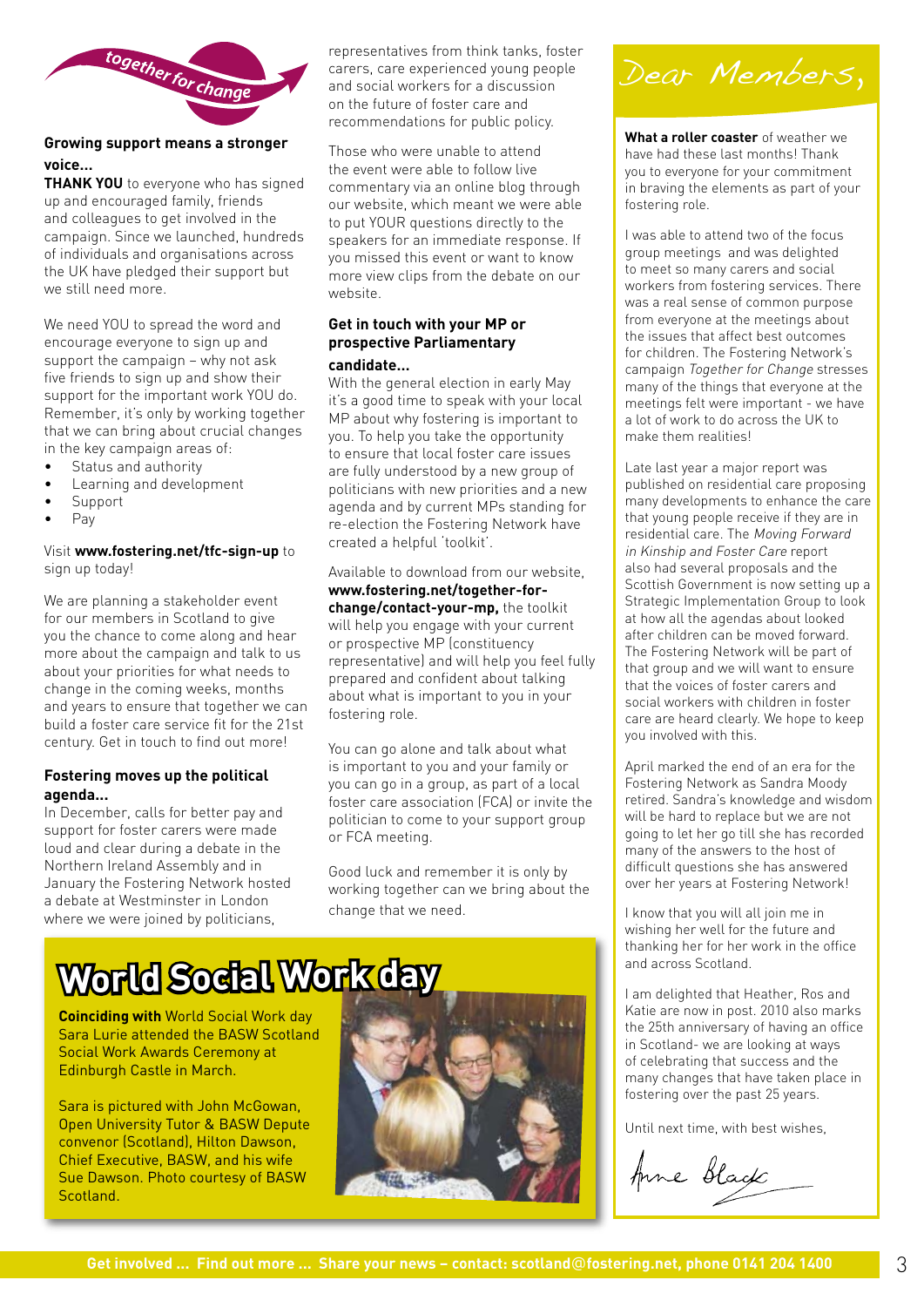# **Death through a child's**

**Carrie has been** part of a fostering family for over ten years. Carrie wanted to share her experience of losing a foster brother with us and how she overcame her loss.

As I am child of parents who foster I have been through many experiences. Many of these are happy and joyful experiences but these are also some that are sad and are very hard to cope with.

I have been a young foster carer since I was four years old and ten years on we are still fostering. We have had several children come into our care over the years but I want to tell you all about one in particular.

David\* came for six weeks and stayed for 7 ½ years. He was a very disabled wee boy, with cerebral palsy, epilepsy and used a wheelchair. He was fed through a tube into his stomach as he choked when he tried to eat normally. It might look from the outside that I wouldn't have much in common with David, but that wasn't how it was.

We were inseparable. We were the best 'brother and sister' there was. He had a wicked sense of humour, and would laugh at the misfortune of others and liked nothing better than to cause chaos and mayhem all around him. Life with David was never dull!

And then, in the blink of an eye, he was gone. Not to a new placement either. David died very suddenly, without any warning or illness early one November.

Death is one of the hardest things to go through and when it happens to be a

#### **Your Face, Your Smile, Your Eyes**

No- one said it would be hard, No-one said it would be easy, To know you're not here, With me now, In my arms, Wish you were here, In my special place to be here forever, Your face, your smile, your eyes

Cause I'll watch over you, You'll watch over me, Even if you're gone, You're still in my heart

Wish to see your face tonight, In my dreams we'll be together, Forever in my eyes, How can we say we're alright, With you gone now and forever,

foster child you have had for over seven years it's even harder as they are part of the family. I was 12 years old, half way through my first year in high school when David died. It is one of the hardest things I have been through in my life. David felt like a brother to me as I knew him for seven years, practically all of my life, so it was extremely hard to cope with. Many of my friends and family were trying to help me through this time but none of them knew how to help me as they had never been through anything like this before. Even though they didn't know how to help me, just being surrounded by my friends and family was great and a relief to see them and have something else to think about.

My grandma from England came up in an instant to come and support at this hard time.

Everyone who loses someone close to them finds different ways to cope with the pain. I have found mine through music. I have always loved my music and for the last couple of years have started to write my own songs. Only three days after David's death I started to write a song about how I felt and how I felt about David. Since then I have written about ten songs about situations I have been in with not only David but fostering on a whole and on changes in my life. Writing and playing my songs to other people is a relief for me. It helps me to cope through hard times and for other people to understand what my life is like and how I became the person that I am today.

This is the song I wrote only three days after David died...

Want to be with you again, And see your face, your smile, your eyes Cause I'll watch over you, You'll watch over me, Even if you're gone, You're still in my heart

You were the best, You were the biggest, And you were the one, Who made my day, We'll be together, Forever, no matter what they say No-one knows how I feel about you

Cause I'll watch over you, You'll watch over me, Even if you're gone, You're still in my heart Yeah



### Young People's project

**The Fostering Network** has recently launched their Young People's project to work with children and young people who are involved in foster care in Scotland.

Ros Craig is the project worker and would love to hear from children and young people of all ages.

By getting involved in the Young People's project here are some of the things you could do:

- Add to the children's newsletter, •
- Meet new people and make friends, •
- Be involved in making a DVD, •
- Take part in fun workshops, •
- Be trained to be a fostering panel member, •
- Suggest what changes you'd like to see for Sons and Daughters of foster carers or for children in foster care. •

All you need to do is call 0141 204 1400 or email ros.craig@fostering.net.

We have a fantastic new newsletter, designed by and for children and young people and would love to have contributions from children and young people of all ages for this.

The young people's project is also creating a resource pack for foster carers whose own children are aged between three and five. It will include a storybook on what it is like being part of a fostering family and information for parents on the impact fostering has on their own children and how to support them through it. Ros says: 'We hope that this resource pack and our future work with sons and daughters of foster carers will increase knowledge about the vital role they play and encourage fostering services to provide appropriate support for them.'

And... there will be workshops running throughout Scotland so keep your eyes open in both newsletters for more info!

Thank you Carrie for sharing your experience and music with us all. \* Name Changed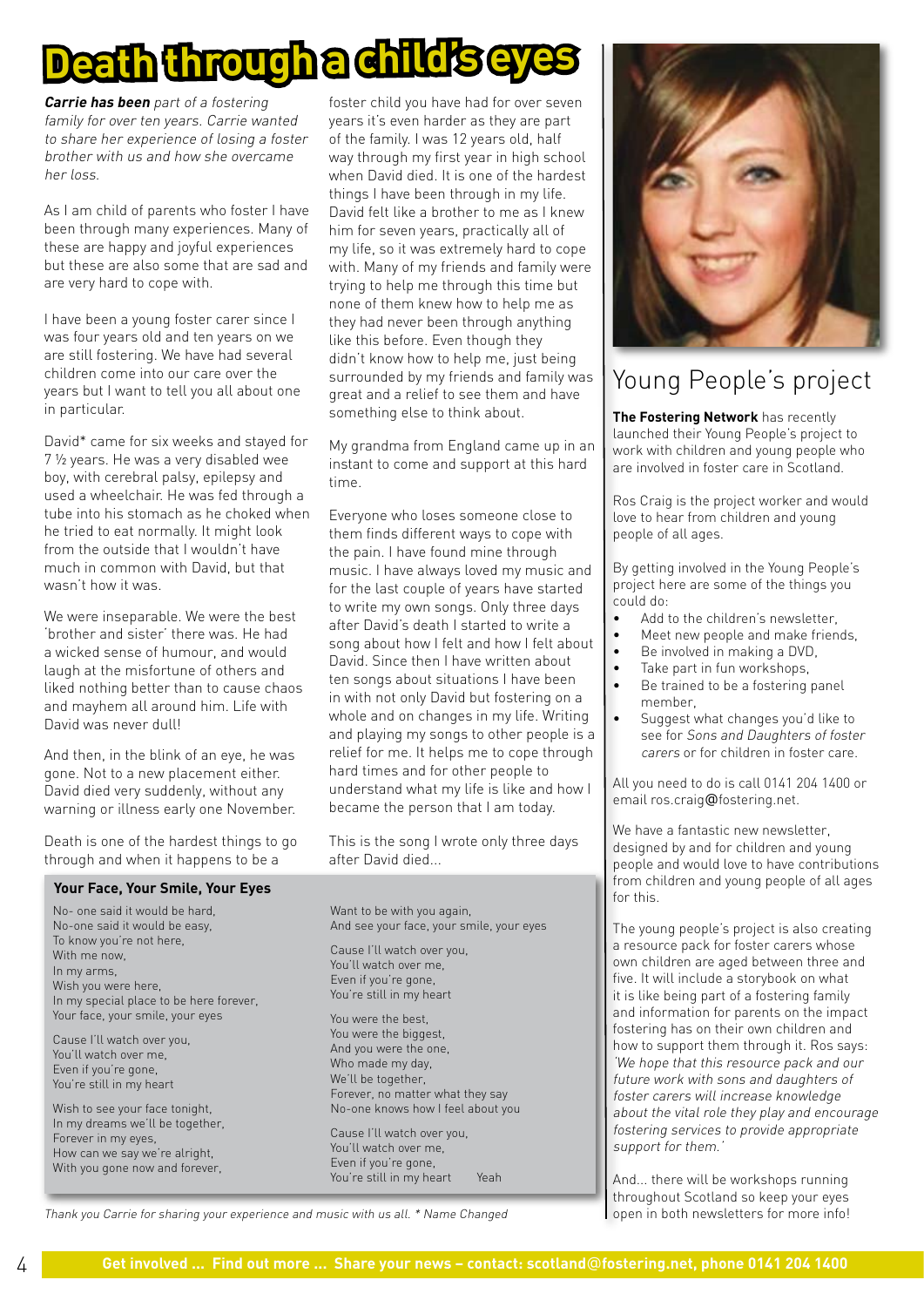### The Fostering Network asks – **do many hands make light work?**

**With budget pressures upon us** all and the need to find more innovative and resourceful methods of carrying out even the most every day tasks, the Fostering Network looks at whether or not the old adage holds any truth!

Funded by the Scottish Government, the Fostering Network is carrying out a project which aims to test the effectiveness of sharing services and resources with the aim of improving recruitment and retention outcomes in foster care for all - service providers, foster carers and looked after children. Outcomes of this pilot work, together with success stories and good practice points from across Scotland, will be reported in two special E-bulletins in May and August of this year.

Already, four local authorities in Scotland have agreed to conduct a joint recruitment campaign coinciding with this years Foster Care Fortnight (17– 30 May). East Lothian, Edinburgh, Midlothian and Scottish Borders are working together to conduct an innovative joint campaign which aims to capture the attention of potential foster carers across the areas by having common campaign materials including bill boards, bus sides/shelters, a web presence and postcards, as well as radio and newspaper features. In addition there will be information sessions hosted by foster carers, and shared preparation groups to compliment the media campaign. Watch this space for feedback on the learning from this exciting project.

On a similar theme, and as part of the same pilot project, local authorities and independent fostering providers have formed a Working Group to look at the potential for developing a national contract template which could be adapted for use throughout the country when commissioning foster care services from independent fostering providers.



The Working Group will use the vast experience of its members, as well as learning from England, who already have a national contract template in use, to work towards development of a contract which will encompass expected standards of fostering, standardisation of payments, and clarification of fostering placements with independent providers.

For further information on any of the above, or to share your recruitment and retention success stories or good practice studies, contact Heather Dickson **t** 0141 285 6400 or **e** heather.dickson@fostering.net





**We are now** in the final few weeks run up to the hugely successful awarenessraising campaign Foster Care Fortnight. The Fostering Network is busy making the final arrangements for high profile events and working with the national and regional media to encourage the promotion of fostering and highlighting the need for more foster families.

The campaign kicks off on Monday 17 May under the strapline do you have the skills to foster? and fostering services throughout the UK are encouraged to get involved and take part.

#### **Helping you to make the most of Foster Care Fortnight**

The Fostering Network is keen to support its members to make the most

of Foster Care Fortnight. It is the ideal time to really make a push for more people to come forward across the country. Fostering services can access the following from the members' area of the website:

Making the Most of Foster Care Fortnight 2010 - a quide to getting involved

Making the Most of Foster Care Fortnight 2010 – engaging with the media

Presentations from the three Foster Care Fortnight workshops held in January/ February Online discussion forum

#### Visit **www.fostering.net/members/ foster-care-fortnight** for further information.

Last year nine out of 10 fostering services saw an increase in the number of enquiries from April 2009 to May 2009, so make sure you are prepared with upto-date information to send out – why not buy the new look All About Fostering available from as little as 75p per copy? It is an accessible, low-commitment way to find out more about fostering in the early stages of enquiry. Available from **www.fosteringresources.co.uk**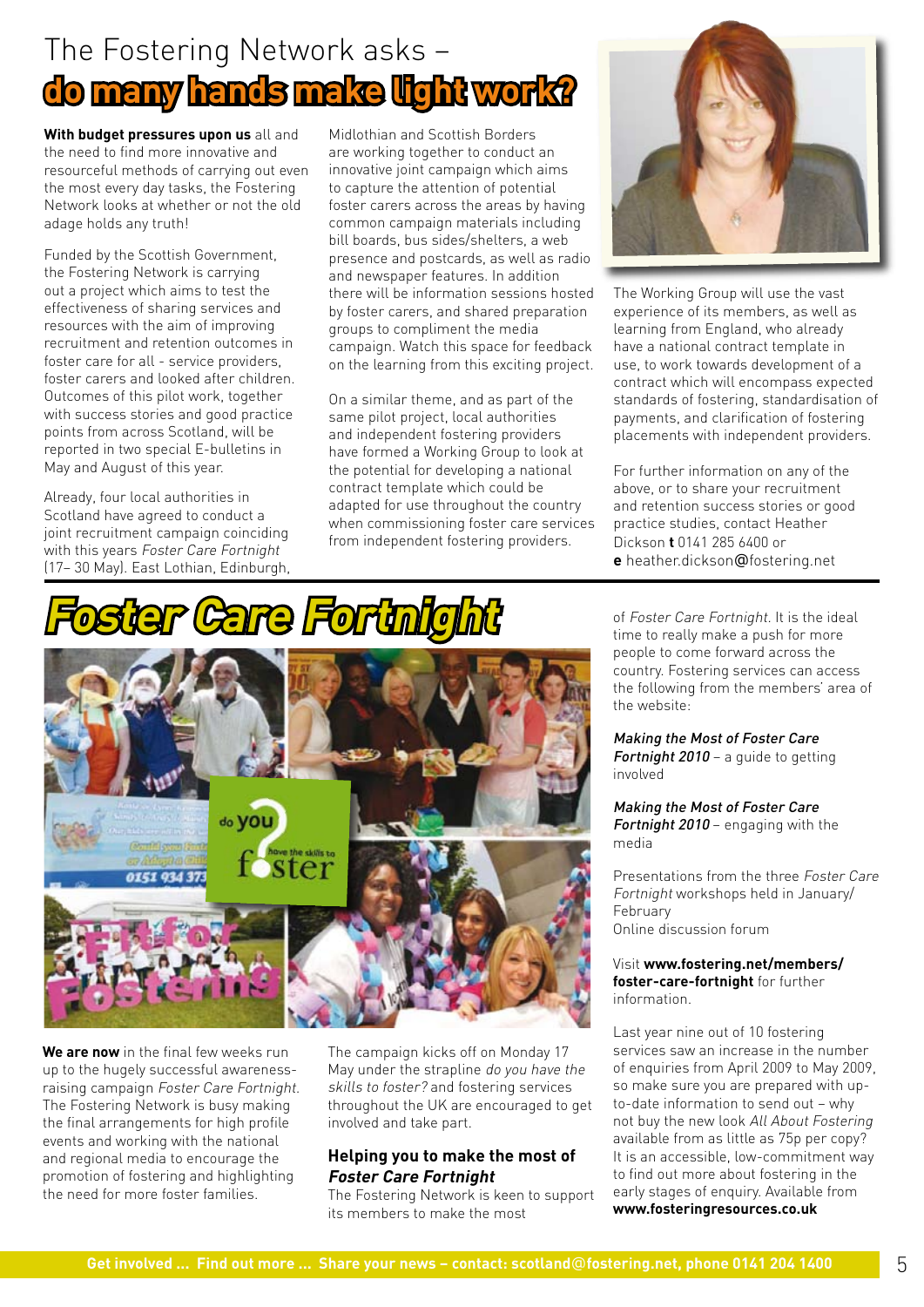### **Thank you Sandra!**

**As one** of our longest serving members of staff, Sandra Moody joined the Fostering Network in 1989 and helped to set up our office in Scotland. Over the past nineteen years Sandra has become a very well known face across Scotland. During this time she has offered endless advice, information and mediation to foster carers, social workers and fostering services on a range of issues from allegations to allowances; pets to placements and transport to training.

The Fostering Network marked Sandra's retirement on 30 April with a 'do' in Glasgow and she will be terribly missed and incredibly hard to replace. I'm sure you will join with us in wishing her all the best – thanks Sandra!

### **Your thoughts on…**

**In each edition** of Fostering in Scotland we would like to look at a particular fostering issue. For our next (Summer 2010) edition we would love to hear your thoughts on respite for foster carers.

Respite for foster carers is something that receives a mixed response. Some foster carers feel they don't need it while others may not have the opportunity to have some time for themselves. There are issues around perhaps upsetting children in placement, or perhaps respite care is not available in your area, or maybe you simply can't afford to not have a child in placement.

Whatever the reason, we want to hear your views on respite and how you ensure it is provided in your area. Get in touch with us:

**e** scotland@fostering.net or write to us in Glasgow and let us know what you think!

### **Delegated authority – what does it mean to you?**

**While foster carers** look after children on a day-to-day basis they often have the least authority of all those in the team supporting the child and cannot make the everyday decisions that will allow a child to live a full family life. This impacts on the child being able to go on school trips, participate in other out-of-school activities and gain access to medical treatment.

Ensuring that foster carers are given enough authority to help the children in their care live a full family life is a key area of our Together for Change campaign. We are delighted that guidance recently produced in Northern Ireland supports this decision making and would love to hear from you about what delegated authority means to you? Please get in touch.

# **Fosterline Scotland …**

### the new advice and information service from the Fostering Network in Scotland

**Funded by** the Scottish Government, Fosterline Scotland offers a telephone service to foster carers and fostering services throughout Scotland, providing advice and information on a range of issues and areas.

Currently, the service operates Monday to Friday, 10am til 4pm, with extended hours on Wednesday from 7pm til 9pm.

To help you make the most of this service, you can find your handy fridge magnet with a reminder of how to contact us on the front of this newsletter!

You can be assured that your queries will be treated in confidence, but some general information will be recorded for our monitoring purposes.

We are pleased that Katie Alibone has now joined the team as Fosterline Scotland worker and we will be recruiting for another worker to the service. For further information about the post please contact Sara Lurie



# **Katie Alibone** other things have been a respite



**Hello my name is Katie Alibone** and I new Fosterline advice worker based in the Glasgow office. I am very much looking forward to working with foster carers and fostering services in helping to support the vital and valuable work that you all do.

I have most recently been working in the field of mental health but amongst foster carer which I hope will provide a sound insight into some of the issues which foster carers face.

I am busy familiarising myself with the office systems as well as spending time researching and reading a variety of publications, not to mention asking Sandra Moody a hundred and one questions! Thank you for your patience Sandra!

I have just recently spent some time in the London office which was a great opportunity to hear about the Fostering Network's national campaigns and work. I look forward to receiving your calls and endeavour to continue to provide an informative and professional service.

Email me: katie.alibone@fostering. net or call 0141 204 1400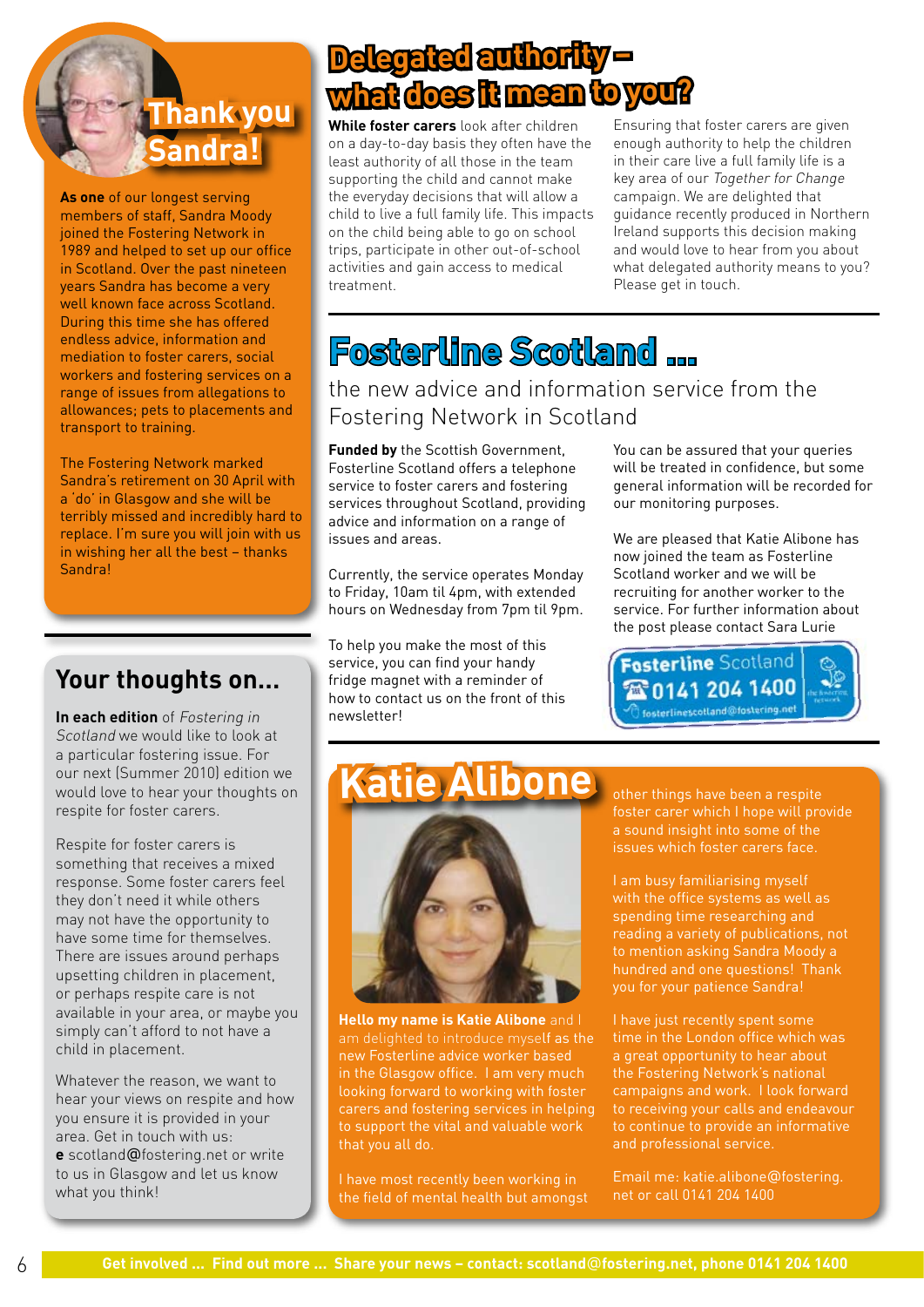

**Fosterplus carers** recently celebrated achieving their SVQ level 3 awards in Health and Social Care for Children and Young People at a lunch at the Dakota Hotel. They were accompanied by their supervising social workers, members of the training team and senior management. Well done and congratulations to Dot Cassells, Jock Ovens, Carole Haggerty, Annette McDonnell, Margaret Moyes, Lynn Simpson and Christine Mathers (not in attendance).

Geoff Armstrong, Director of Operations (Scotland) stated that: 'The enthusiasm that carers have demonstrated while undertaking the award has been a credit to them and emphasises their commitment to training and continuous learning. We are pleased that the agency now have fifteen carers who have completed the award and a further eight carers are currently undertaking the award and hope to complete this by December 2010'.

### **The Glasgow Foster Carers Association**

**The GFCA** was set up in 1998 by Clare Williams and Ken Whitty, two longstanding and very experienced foster carers in Glasgow. Ken and Clare are supported by a Committee of experienced foster carers, chaired by Malcolm McAuley, who meet every monthly.

Malcolm says: 'I have been a Foster Carer for ten years. I am very passionate about the role undertaken by foster carers and the difference that we can make to children's lives. I acknowledge that some foster carers have had exceptionally good working relationships with social workers and I would hope that this could be achieved for all foster carers on a consistent basis'.

Over the twelve years since the Association was set up, Ken and Clare have successfully represented Glasgow City Council foster carers in many ways, including lobbying politicians, undertaking a press campaign, meeting with civil servants about fostering, joining various consultative groups and committees, but, most importantly, supporting foster carers who have found themselves in difficulty because of allegations and complaints made against them as a result of their fostering activities. This has involved writing reports, liaising with lawyers, meeting

with Social Workers, attending panels, and all on behalf of foster carers who find themselves in a difficult place and who need someone to be there for them.



Sometimes, legal assistance has been required and, to help foster carers who are experiencing financial hardship, a discretionary fund has been set up with voluntary contributions from

The GFCA currently represents about 120 foster families but there is always room for new members. Membership benefits include:

a web site www.gfca.org.uk,

- a twice-yearly newsletter, •
- eligibility for access to the discretionary legal assistance fund, •
- and an Annual General Meeting each October. •

Additional meetings for Members are scheduled when required. But the most important work of the GFCA is the support they provide to fellow Glasgow foster carers.

If you foster for Glasgow City Council and would like to join the GFCA, or for further information about the Association, please contact **e** info@gfca.org.uk or **t** 07920 253153.

**North Ayrshire Council**



**North Ayrshire Council** has recently appointed a Children's Worker to be based within the Family Placement Team. Lisa Miller took up her post as Children's Worker in the team in January of this year. She has worked as a Social Worker and Family Therapist for many years. Lisa is excited about the prospect of working collaboratively with children, young people and their foster carers. Along with other team members she has started a groupwork programme to help young people build self-esteem and social skills using art as a medium.

Operational Manager Jane Steele said, 'This is a really exciting development for the team. The idea came from the establishment of our specialist Fostering Scheme for older children, Fostering Xtra. We could see that carers and young people needed direct access to a range of therapeutic interventions, particularly at times of transition or crisis. This is still in development but already we are working in different ways to support carers and young people.'

Jane and Lisa are aware that this is a unique post in a local authority Family Placement Service and would be happy to talk to other teams who might be considering this kind of development. To find out more **t** 01294 311505 or

**e** LisaMiller@north-ayrshire.gov.uk or jsteele@north-ayrshire.gov.uk